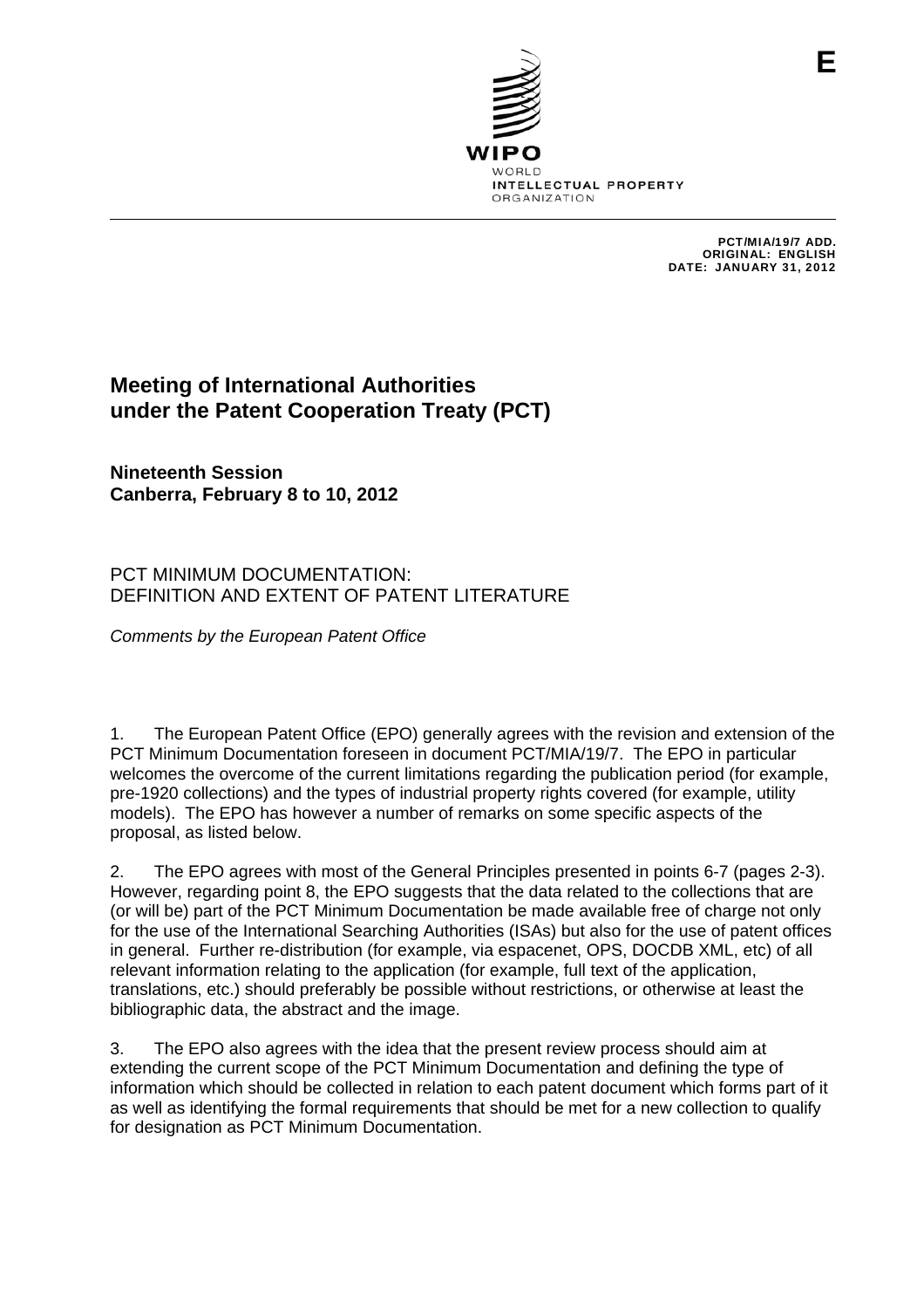4. Regarding the possibility to nominate one office for the provision of the data issued by another office point 15 on page 5), it should be ensured that the ultimate responsibility regarding data completeness and accessibility lies with the publishing office and not with the office nominated to provide the data, unless otherwise agreed upon bilaterally.

5. Regarding the requirement to qualify for designation as PCT Minimum Documentation consisting in providing an initial backfile plus a few regular updates (point 18 on page 5), "two regular (typically weekly) publication updates" does not seem enough to prove that the procedure is fully automated and not an ad-hoc (manual) extraction and to demonstrate the stability of the delivery. Therefore, the EPO suggests to require instead six consecutive deliveries corresponding to at least two publication months (that is, if regular updates take place monthly, then six months of data should be provided; if they take place weekly, then six weeks of data are enough).

6. The EPO suggests the addition under point 18 of a requirement indicating that whenever a publishing office plans to introduce changes in the regular deliveries (for example, changes in data format, new number formats and/or kind codes, changes in folder structures and/or naming conventions, change of delivery method and/or frequency, etc), these changes should be notified to all ISAs and documented at least six months before their implementation, to allow sufficient time for ISAs to implement the changes.

7. Regarding the content of the authority file (Annex I, page 7), the EPO is of the view that the information required is too detailed and the format suggested lacks some structure. The following changes to Annex I are thus proposed:

- An authority file containing a list of all publication numbers ever issued by the publishing office, together with the kind codes and publication dates, is enough for the purpose of documenting the coverage of the PCT Minimum Documentation.
- Adding other details, such as the earlier publication and the priority, goes beyond the scope of an authority file and gets close to a complete bibliographic data backfile.
- An authority file should cover all publications issued from number 1 to the moment of generation of the file and therefore the information regarding whether the entry is new or an update is irrelevant.
- The indication of the language, the format and the place where the data is available should not be required for each document, but for each collection in general. In the long term, the publishing offices of the collections that are part of the PCT Minimum Documentation should offer a web service that can be interrogated to retrieve all or parts of the information available for a document or range of documents according to various criteria (for example, number ranges, date ranges, etc). This would enable completeness checks and fetching of any missing data to fill the eventual gaps.
- The format suggested (CSV file or similar) should be better defined in order to avoid that each authority file produced by each publishing office will actually be different. A more structured format (for example, XML) would be preferable.
- It is important to ensure that the publication numbers mentioned in the authority file will respect the original number format as printed on the document when it was first issued. If the publishing office has re-numbered the collection, then both the original and the new number should be quoted.